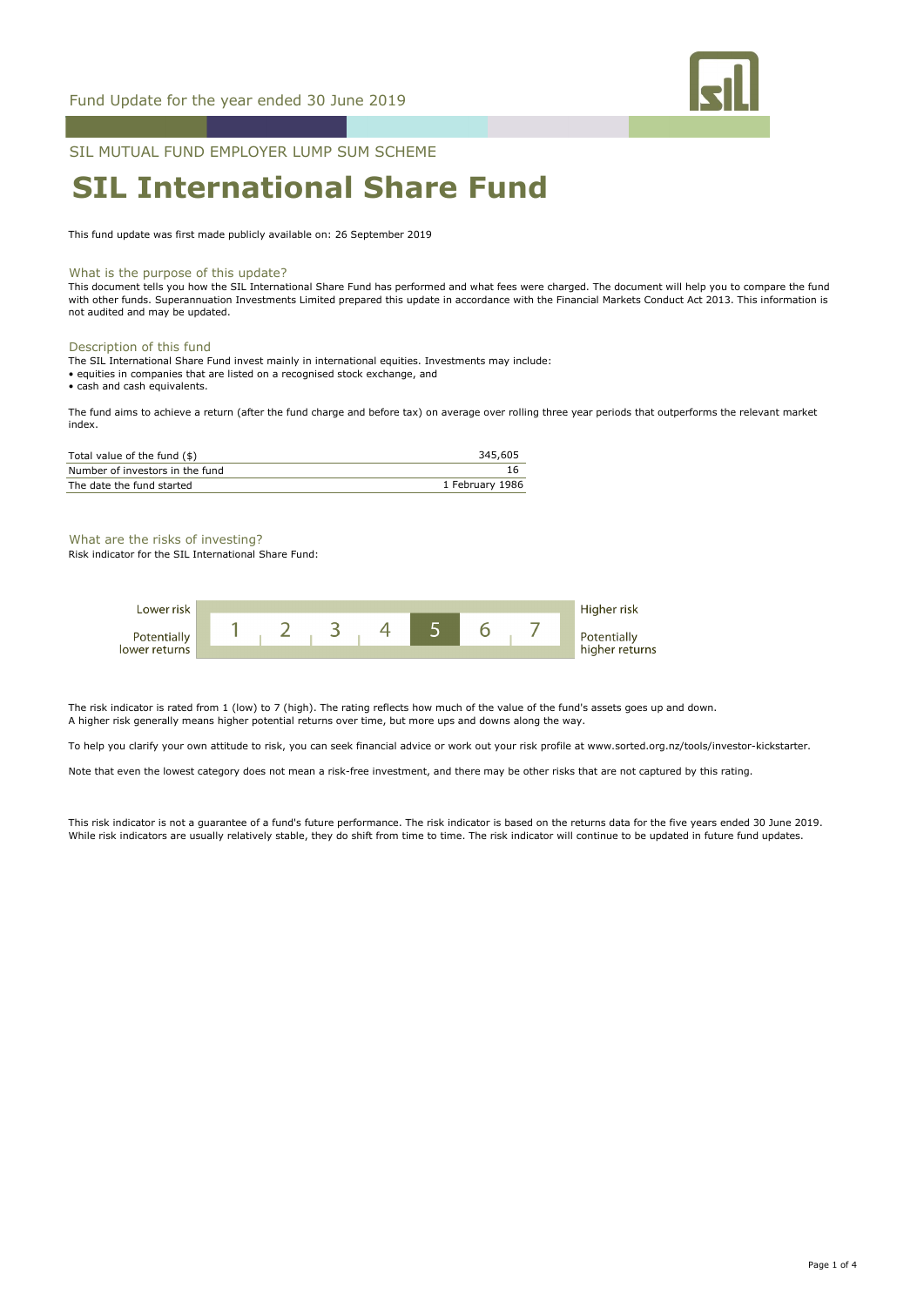| How has the fund performed?                   |                                 |           |  |  |  |
|-----------------------------------------------|---------------------------------|-----------|--|--|--|
|                                               | Average over past<br>five years | Past year |  |  |  |
| Annual return                                 |                                 |           |  |  |  |
| (after deductions for charges and tax)        | 11.85%                          | 7.11%     |  |  |  |
| <b>Annual return</b>                          |                                 |           |  |  |  |
| (after deductions for charges but before tax) | 13.23%                          | 8.53%     |  |  |  |
| Market index annual return                    |                                 |           |  |  |  |
| (reflects no deduction for charges and tax)   | 12.05%                          | 6.58%     |  |  |  |

The market index annual return shows the return of the MSCI All Countries (AC) World ex Australia Index with net dividends re-invested (unhedged). Additional information about the market index is available in the statement of investment policy and objectives on the scheme register at www.discloseregister.companiesoffice.govt.nz.



# **Annual return graph**

This shows the return after fund charges and tax for each of the last 10 years ending 31 March. The last bar shows the average annual return for the last 10 years, up to 30 June 2019.

**Important:** This does not tell you how the fund will perform in the future.

Returns in this update are after tax at the highest prescribed investor rate (PIR) of tax for an individual New Zealand resident. Your tax may be lower.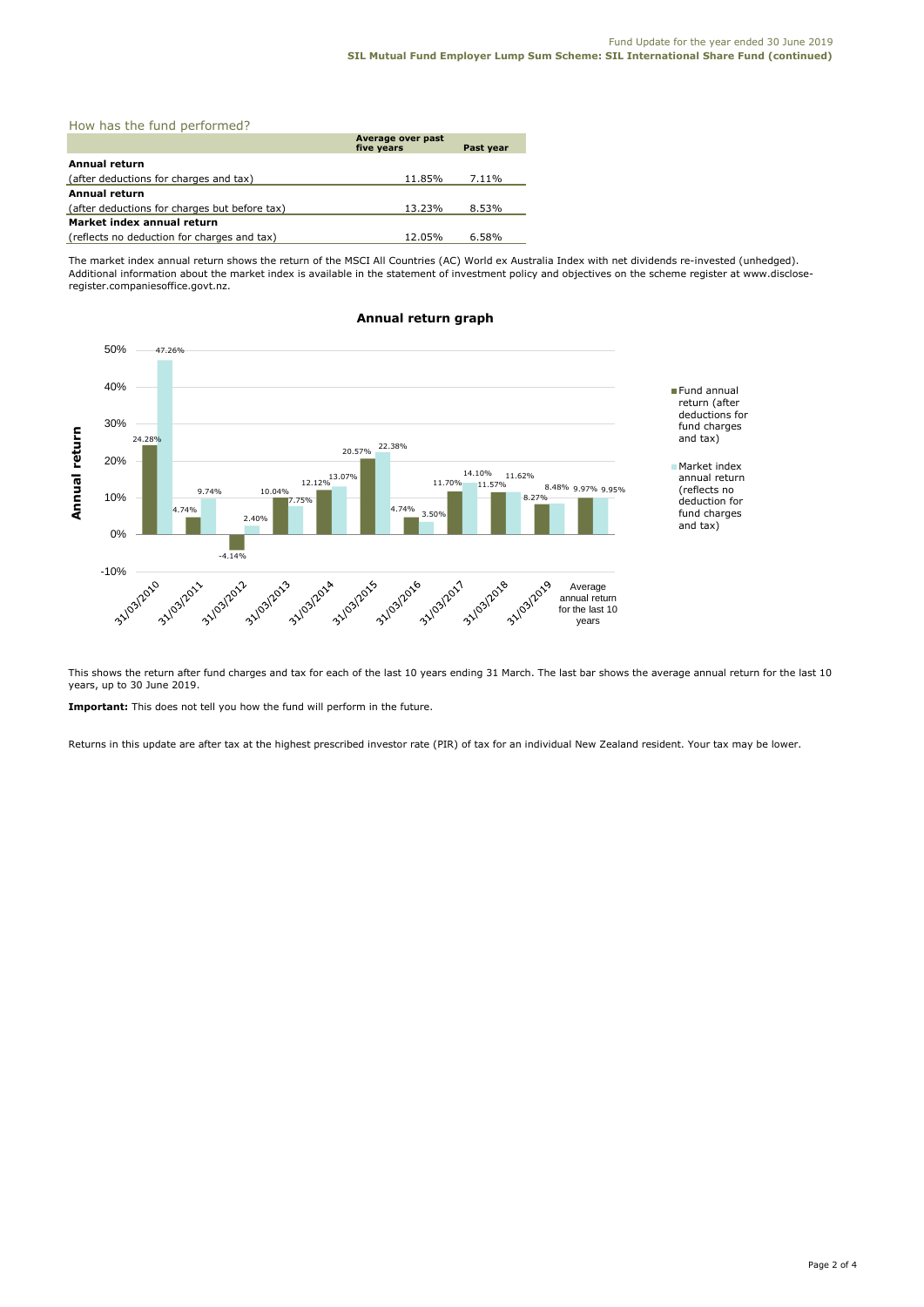# What fees are investors charged?

Investors in the SIL International Share Fund are charged fund charges. In the year to 30 June 2019 these were:

|                                             | % of net asset value          |
|---------------------------------------------|-------------------------------|
| Total fund charges <sup>1</sup>             | 0.95%                         |
| Which are made up of:                       |                               |
| Total management and administration charges | 0.95%                         |
| Including:                                  |                               |
| Manager's basic fee                         | $0.84\%$                      |
| Other management and administration charges | 0.11%                         |
| <b>Total performance based fees</b>         | 0.00%                         |
|                                             | Dollar amount per<br>investor |
| <b>Other charges</b>                        |                               |
| Other charges                               | \$0                           |

Investors are not currently charged individual action fees for specific actions or decisions (for example, for withdrawing from or switching funds).

Small differences in fees and charges can have a big impact on your investment over the long term.

### Example of how this applies to an investor

Sarah had \$10,000 in the fund at the start of the year and did not make any further contributions. At the end of the year, Sarah received a return after fund charges were deducted of \$711 (that is 7.11% of her initial \$10,000). Sarah also paid \$0 in other charges. This gives Sarah a total return after tax of \$711 for the year.

# What does the fund invest in?<br>Actual investment mix<sup>2</sup>

**Actual investment mix<sup>2</sup> <b>Target investment mix**<sup>2</sup> **This shows the types of assets that the fund invests in.** This shows the mix of asset